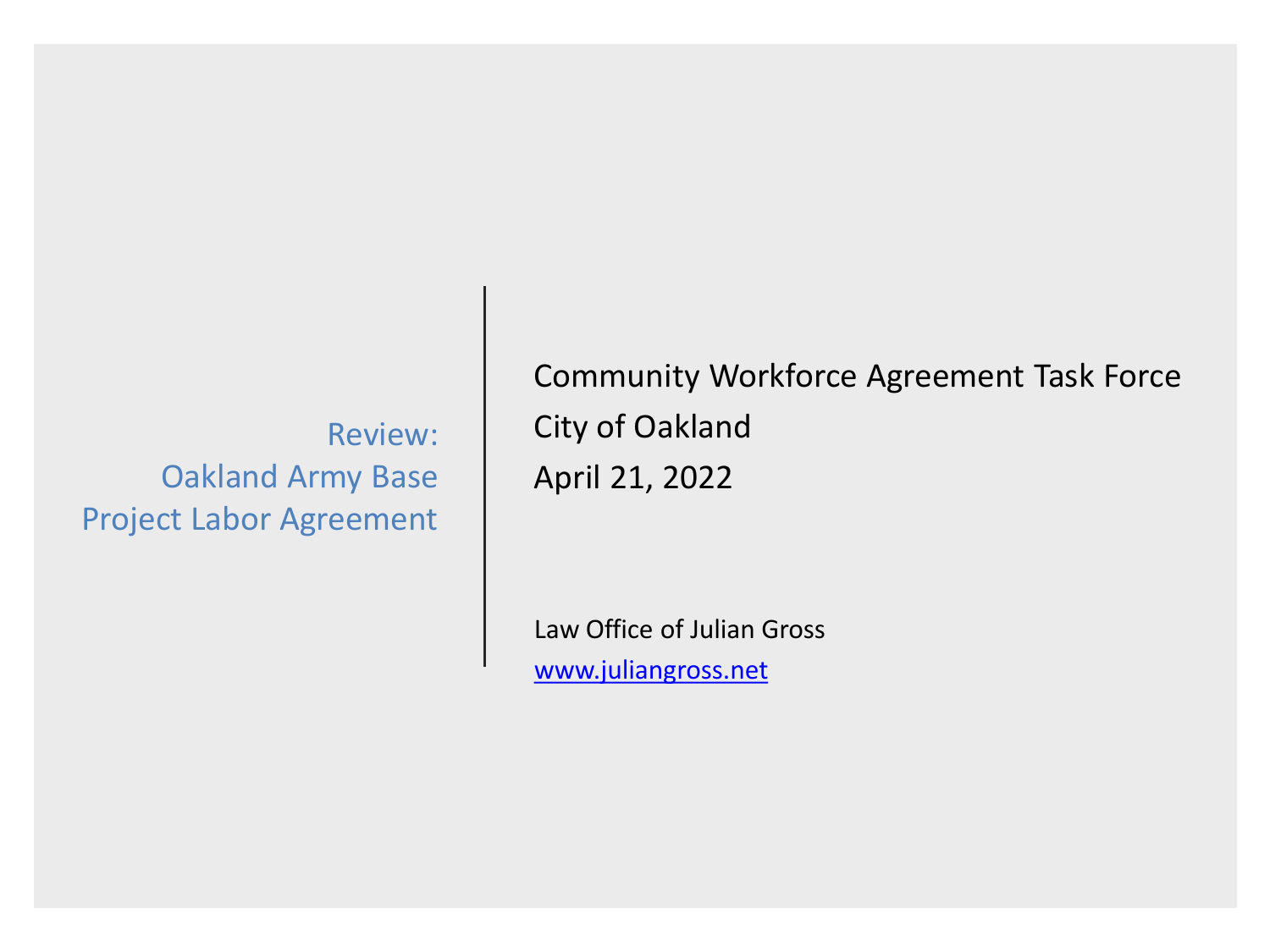Oakland Army Base Public Improvements

 $\overline{\phantom{a}}$ 

PLA and Construction Jobs Policy

- \$200 million public construction project
- Infrastructure support for OAB development
- Construction from 2013-2019
- PLA, Construction Jobs Policy, and L/SLBE Policy applied to OAB Public Improvements Construction
- Terms negotiated as part of full OAB development deal
- Community Jobs Oversight Commission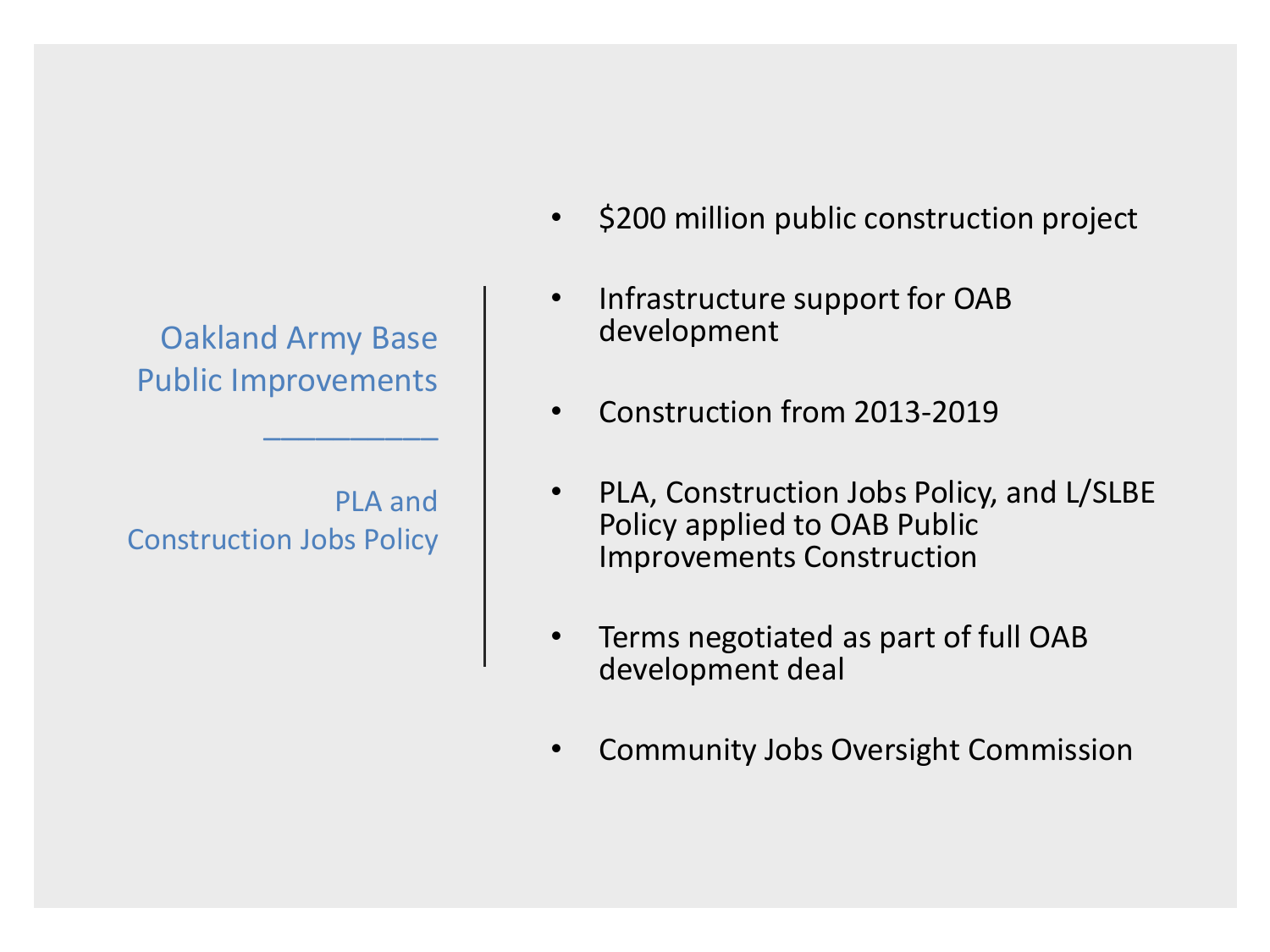Local Worker and Apprentice Utilization Requirements

- 50% requirement for employment of Local Residents
	- specified steps for contractors
	- by work hour, by trade, and by contractor
- 25% of Apprentice hours to be worked by local Disadvantaged Workers
- Overall 20% Apprentice utilization goal
- Overall project requirement: at least one new local apprentice sponsored, enrolled, and employed, for each 20,000 hours of project work
- Reporting and financial consequences for shortfall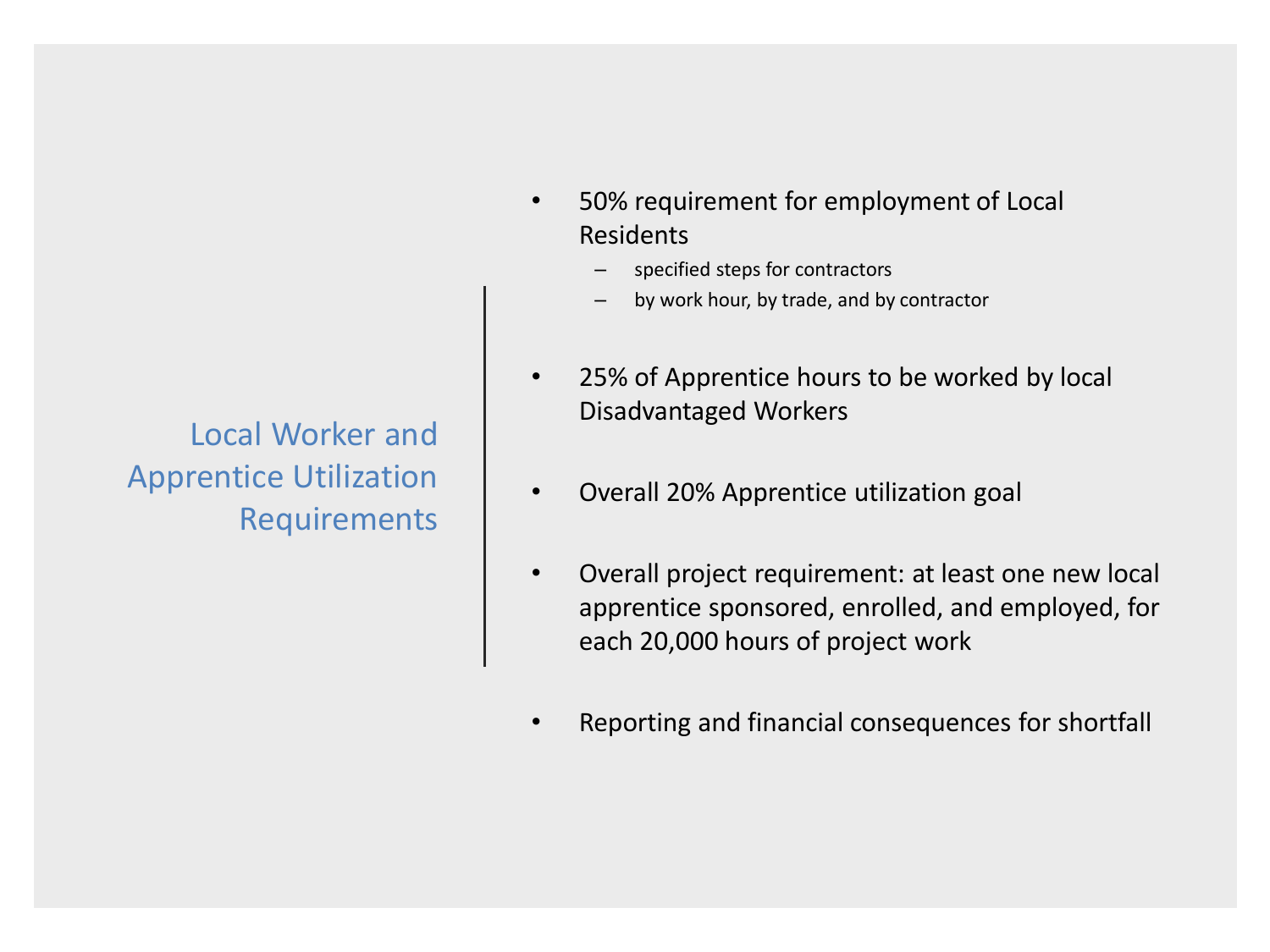# Terms of Project Labor Agreement

- Standard PLA terms: no strike/no lockout; dispute resolution; etc.
- Local Employment:
	- priority referral of local workers as needed to satisfy Construction Jobs Policy
	- pipeline to West Oakland Job Resource Center
	- assistance with apprenticeship access and referral
	- strong reporting requirements
- Fair Chance Employment ("ban the box")
- "Carve out" for S/LBEs with contracts under \$1 million. Five percent cap. No labor actions based on use of carve-out.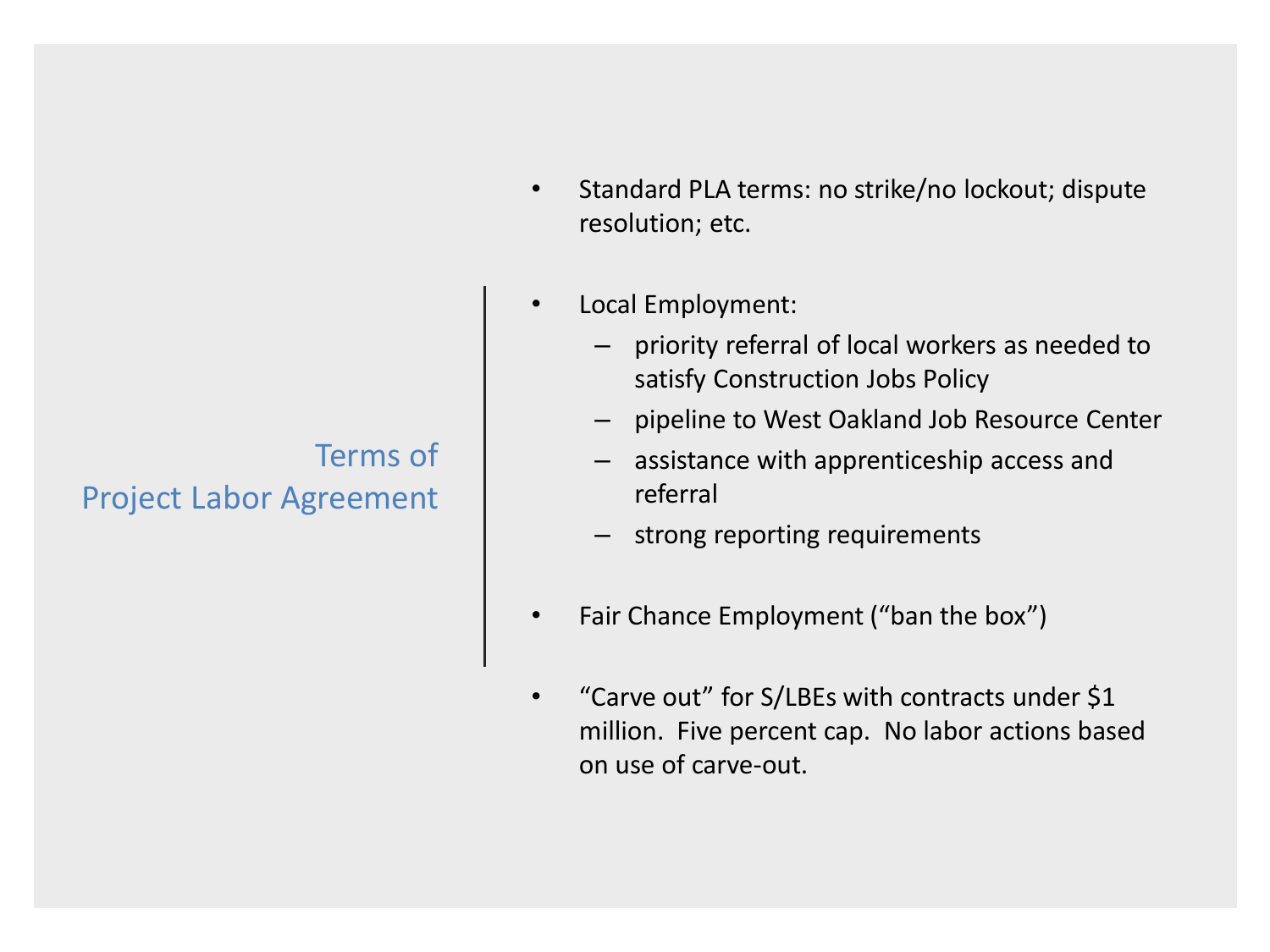### Local Employment:

- Goal: 50%
- *achievement: 45% (50% including off-site)*
- *substantial liquidated damages assessments*

## Disadvantaged Apprentices:

- Goal: 25%
- *achievement: 25%*

#### Overall Apprentice Utilization:

- Goal: 20%
- *achievement: 20%*

Local Business:

– *achievement: 67%*

#### Small Local Business:

– *achievement: 8%*

# Results